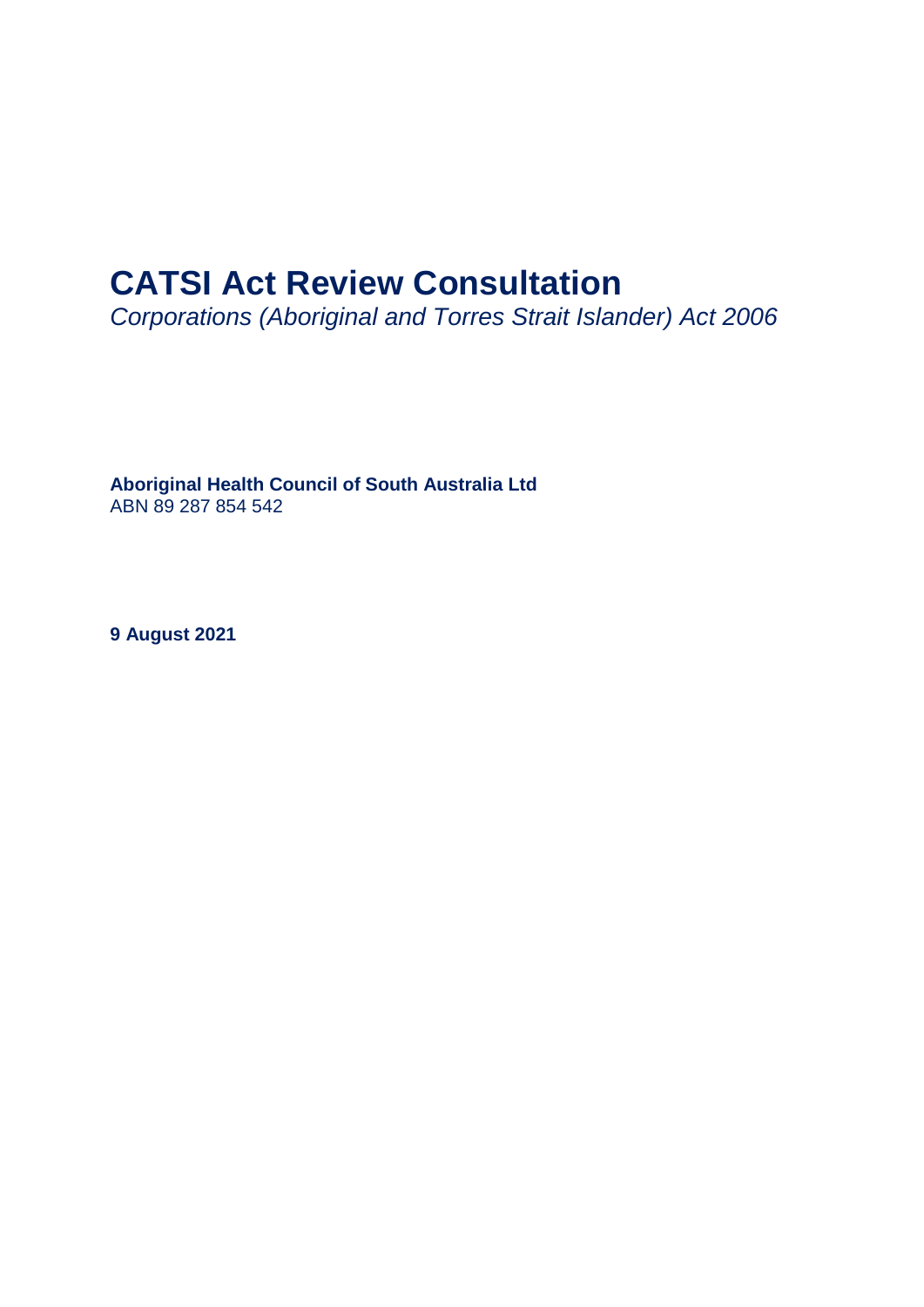# **TABLE OF CONTENTS**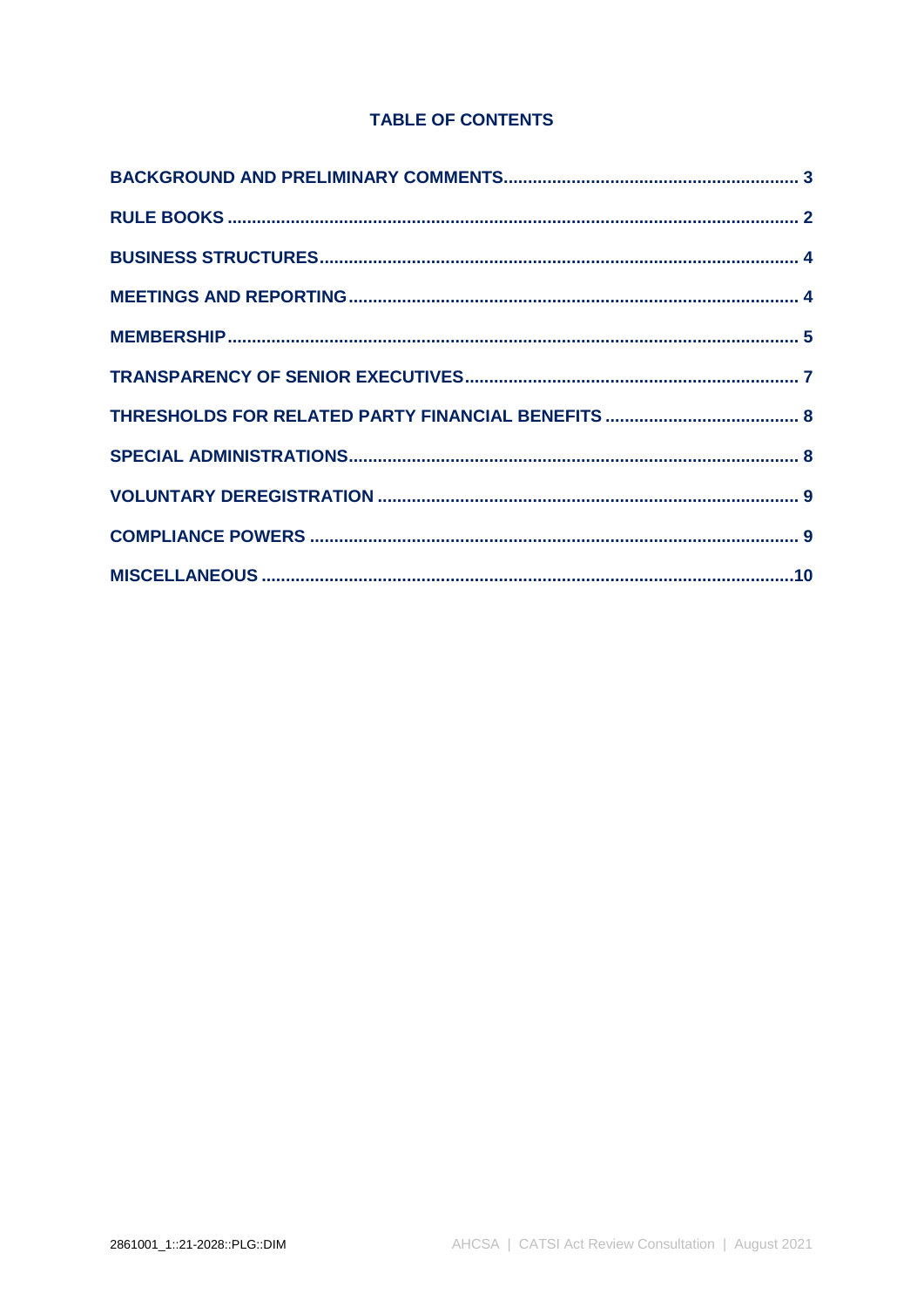## **BACKGROUND AND PRELIMINARY COMMENTS**

- 1. In December 2019, the Minister for Indigenous Australians (**Minister**) announced a comprehensive review into the *Corporations (Aboriginal and Torres Strait Islander) Act 2006* (**CATSI Act**) (**2019-2020 Review**) which has been led by the National Indigenous Australians Agency (**NIAA**).
- 2. This submission is prepared on behalf of the peak body for Aboriginal and Torres Strait Islander Health Services (**ACCHS**) in South Australia, the Aboriginal Health Council of South Australia (**AHCSA**) and those of its members who are incorporated under the CATSI Act, namely the Aboriginal Health Council of South Australia, Yadu Health Aboriginal Corporation, Pangula Manamurna Aboriginal Corporation, Umoona Tjutakgu Health Service Aboriginal Corporation and Aboriginal Sobriety Group Aboriginal Corporation.
- 3. AHCSA is membership based and represents a wide range of Aboriginal Community Controlled Health and Substance Misuse Services across Australia. It offers a wide range of support services to its Members, including but not limited to, advocacy, governance and state, territory and national policy.
- 4. ACCHSs contribute to improving Aboriginal and Torres Strait Islander health and wellbeing through the delivery of comprehensive holistic Aboriginal primary health care. This is achieved by integrating and coordinating care and services, and by advising and supporting other providers to deliver better quality healthcare for Aboriginal people. In addition, ACCHSs play a significant role in improving Aboriginal health through addressing the social determinants of health by employing, educating and training Aboriginal people and by being practical expressions of Aboriginal self-determination.
- 5. Where amendments are supported by the South Australian sector, or are irrelevant to their operation, they have not been addressed, below.
- 6. As a vital part of the community controlled sector in South Australia, AHCSA and its members extend an invitation to the NIAA to discuss this consultation response and ways in which the CATSI Act can better support community controlled organisations, particularly in the health sector.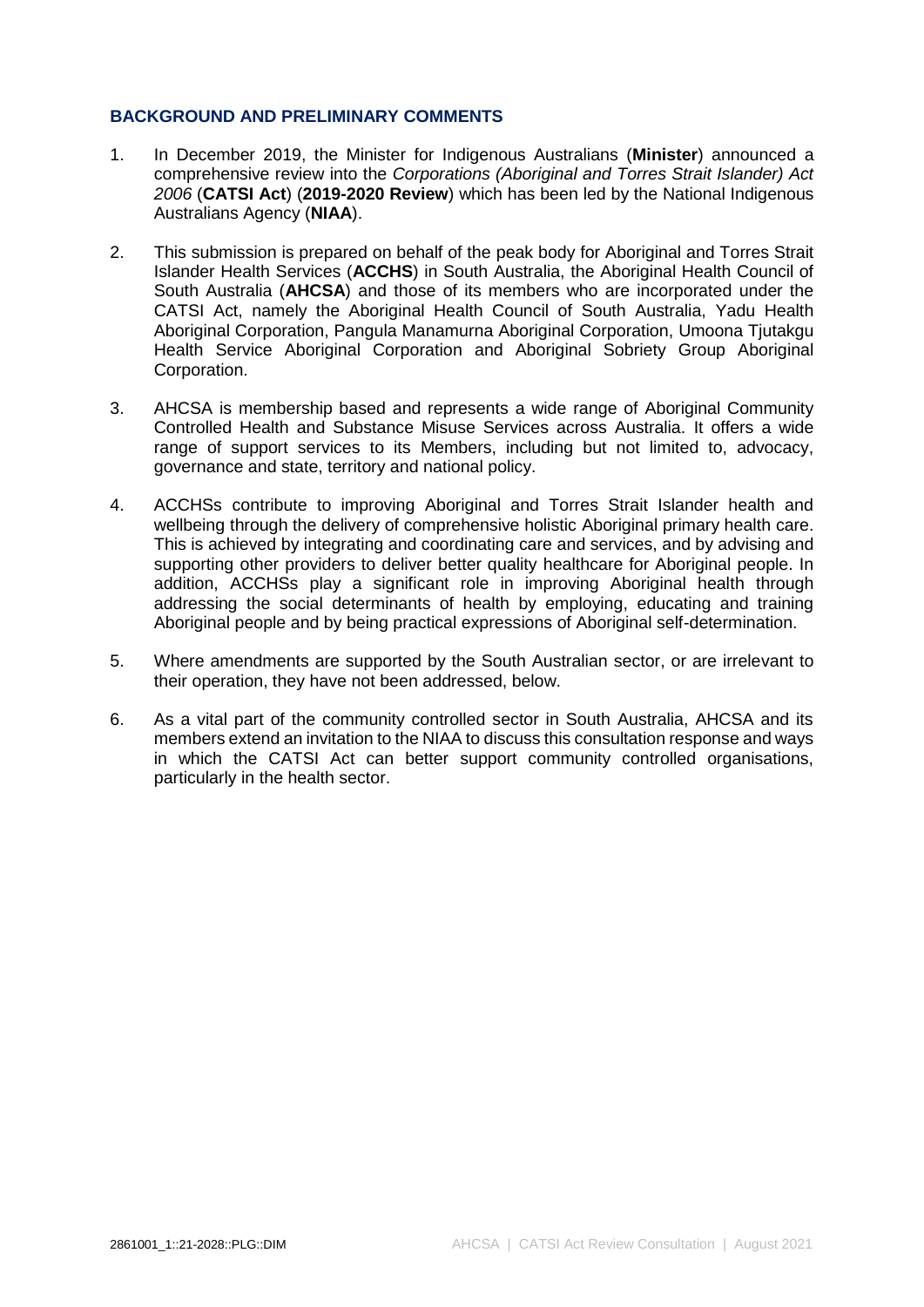## **RULE BOOKS**

## **Replaceable Rules**

- 7. The South Australian sector agrees that the requirement for Rule Books to refer to all replaceable rules (if any) that continue to apply to the Corporation will ensure that Rule Books remain current if there are any amendments to the CATSI Act. However, such a change will impose costs on Corporations if it will require amendment of Constitutions to ensure compliance. As we understand it, with the implementation of this new rule, Corporations will therefore be required to review and update their existing Rule Books. In our experience, the review of a Corporations Rule Book can often cost individual Corporation's thousands of dollars (staffing resources, community consultation sessions, travel and venue costs, legal and/or consultancy costs etc.). The current practice we have observed is that ORIC generally encourage organisations to use their model Rule Book (and discourage customised documents). This unfortunately takes a one-size-fitsall approach to organisations, and the model rules by their nature general in application, and not necessarily appropriate for more specialised industry sectors (such as health), or different organisational contexts.
- 8. We understand that ORIC would not be in the position to provide funding to all corporations incorporated under the Act. Therefore, we suggest that Rule Book Templates be developed on a sector by sector basis.
- 9. Using a more customised approach, the Registrar would be confident that Rule Books are 'fit for purpose' for the particular kinds of organisations that exist under the Act.
- 10. The South Australian sector would be happy to collaborate further with ORIC to develop an Aboriginal Community Controlled Health Service specific template in collaboration with ORIC.
- 11. The current regime of replaceable rules is appropriate and acceptable, however we have concerns that additional provisions in the Act, such as those relating to the ability to remove or suspend Directors and Members should be made replaceable, or at least more flexible than is currently the case. The current provisions are quite rigid and onesize-fits-all, and do not necessarily fit the unique circumstances of some of our members, leading to situations where directors or members should have been removed but were not able to be before significant damage was done to the Corporation. We would support an expansion of the replaceable rules throughout the Act to enable flexibility - see examples below:

#### **Proxies**

a) The CATSI Act provides mechanisms for the appointment and voting by proxy which are replaceable rules. However section 201-100 of the CATSI Act which specifies who may appoint a proxy is not a replaceable rule. For consistency the South Australian sector suggests that all provisions relating to proxies should be replaceable rules.

### **Attendance and participation of non-members at general meetings**

b) The South Australian sector believes that a replaceable rule should be provided that only members are entitled to attend and participate in a general meeting unless a non-member is invited by the Board or allowed to attend and/or participate by a resolution of that meeting.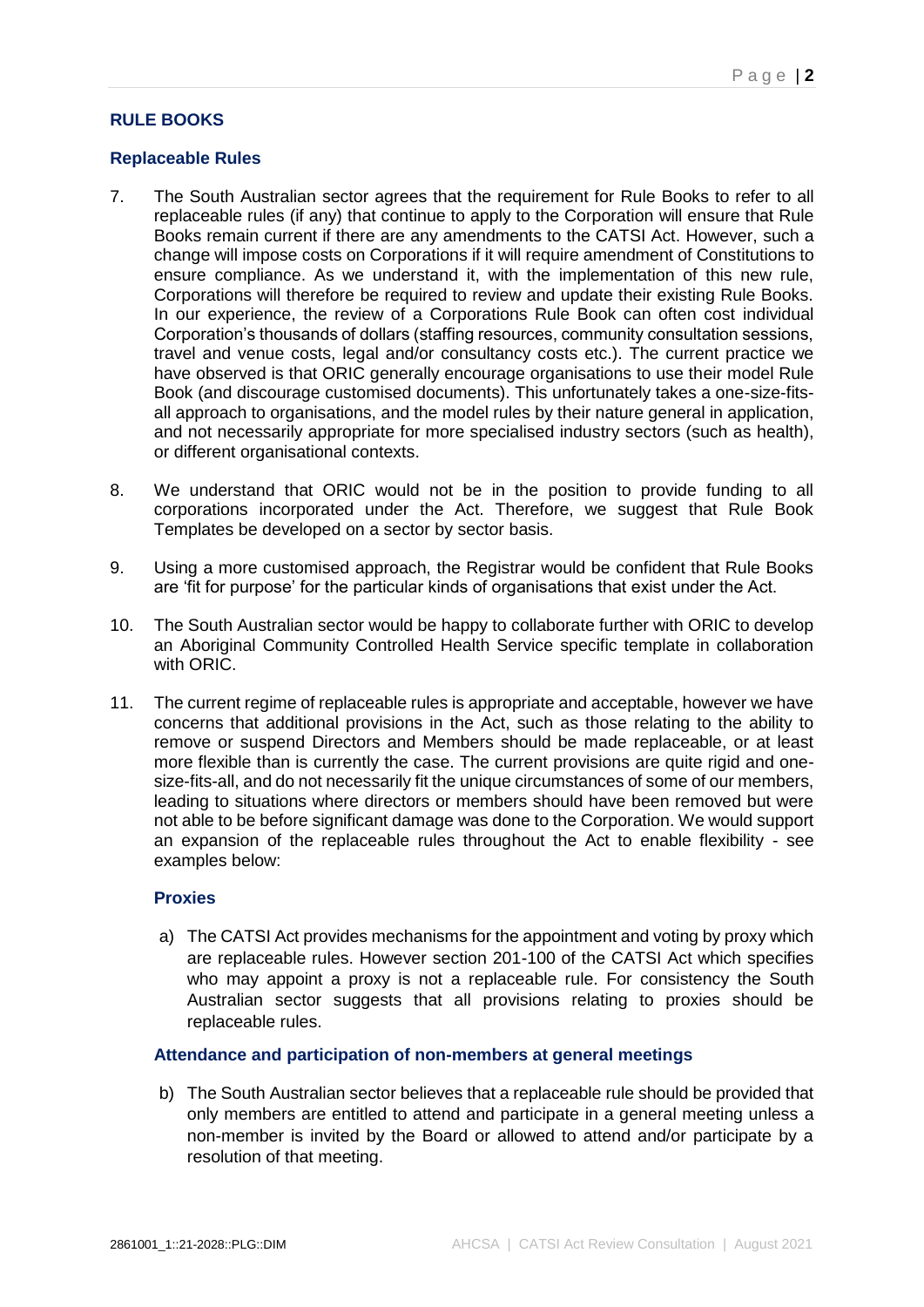## **Composition of immediate family members on a Board**

c) The South Australian sector supports a replaceable rule to restrict the maximum number of immediate family members that can be on the Board of a corporation at any one time. It is considered that this should be a replaceable rule on the basis that some remote communities will have insufficient nominations to create an appropriate number of directors. Immediate family members should be defined to be: spouse (whether married, same-sex or de facto), parents or legal guardians (including stepparents), children (including step children and adopted children) siblings (including step-siblings), grandparents and grandchildren.

#### **Refusal to register a rule book**

- 12. The South Australian sector see no major issue with the Registrar's right to refuse to register a Corporations Rule Book in some circumstances, and the additional ability to require Corporations to retain elements imposed by Special Administration may be appropriate in certain circumstances, however the proposed changes to the Act don't address the current practical issues caused by the existing process for Rule Book reviews.
- 13. Presently the process of completing change of Rule Book involves the following steps:
	- a) a corporation follows current processes of reviewing/developing their Rule Book (i.e. consulting with their membership and moving a motion at a General Meeting to approve the Rule book to be submitted to ORIC);
	- b) the Registrar reviews the draft Rule Book and if determined as inappropriate for registration, the Registrar will write to the Corporation detailing the potential issues and to request that the Corporation's membership re-consider those aspects;
	- c) the corporation reviews the potential issues as detailed by the Registrar (and amends if required and appropriate);
	- d) the corporation holds another General Meeting to consult with the membership and gain approval for the second time;
	- e) the corporation re-submits Rule Book to the Registrar; and
	- f) the Rule Book only comes into effect when the Registrar approves the Rule Book.
- 14. The above process imposes significant additional costs for Corporations to hold several General Meetings as well as additional resourcing costs. Our suggestion is that Section 69-40 of the Act the Act be amended to allow for proposed changes to Rule Books to be 'pre-approved' by the Registrar, prior to the Corporation taking it to a General Meeting for a vote.
- 15. Implementing such a process would not only reduce the cost for Corporations holding various meetings with their members, but would also allow changes to come into effect immediately upon being passed by an appropriate resolution of the Members. Whilst there is an informal system of 'pre-approval', the Act does not allow for a formal preapproval process which can be detrimental to a Corporation if there was, for example, a change to process or Board composition. Any changes are not able to be implemented until registration has occurred. This increases the cost to Corporations in that they must hold a Special General Meeting sufficiently in advance to the conduct of their Annual General Meeting to allow time for registration with the Registrar.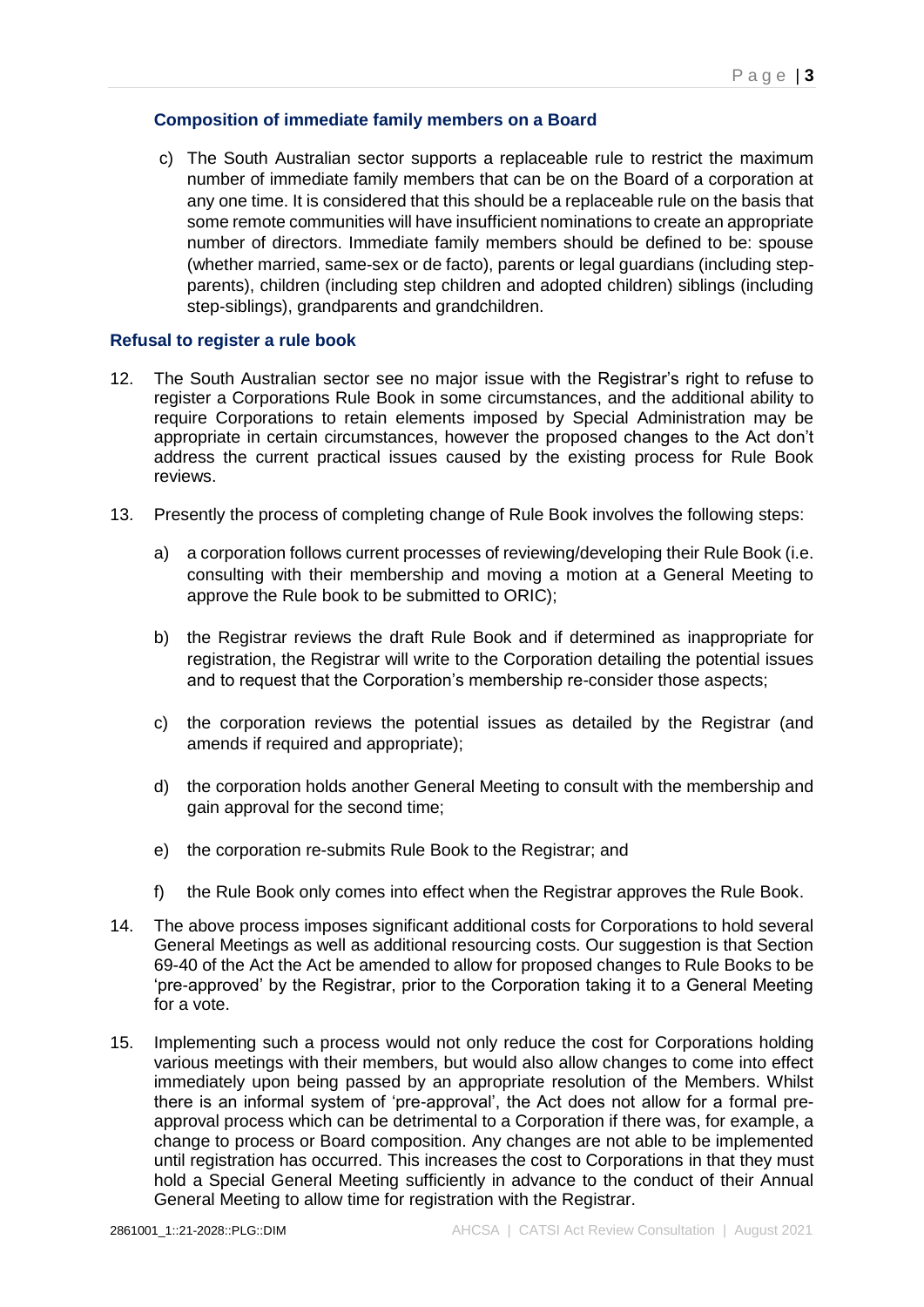## **BUSINESS STRUCTURES**

16. We support the proposed change allowing CATSI Act Corporations to create subsidiary and joint venture organisations. However, we encourage the Minister to review the indigeneity requirements for subsidiary Corporations. As it stands, we believe this creates a concerning loop hole for non-Indigenous entities to continue to access Indigenous funding via being a 'subsidiary.'

#### **MEETINGS AND REPORTING**

#### **Notice of meetings**

17. The South Australian sector suggests that section 201-25(3) be further defined to include community notice boards. This would be particularly helpful for remote communities where there is no postal service available.

#### **Members' access to reports**

18. The South Australian sector supports the requirement for directors to lay before an Annual General Meeting any reports they have been required to prepare and submit to the Registrar, but notes that it is frequently challenging for organisations to provide these reports prior to meetings being held and suggests that these only be required to be provided at an Annual General Meeting rather than with the notice of the meeting.

#### **Extensions of time**

- 19. The South Australian sector supports a Corporation having the option to automatically reschedule General Meetings without prior approval from the Registrar the reasons of a death in the community, natural disaster, cultural activity or an unavoidable delay in the audit. However, we suggest that the automatic extension not be limited to one per year, or at least be able to be more than once per year at the discretion of the Registrar.
- 20. The South Australian sector also supports Director's being able to cancel a general meeting by resolution and not an individual decision from an employee or a single Director.
- 21. It is important to note that in the case of Directors not being able to physically meet to make such a decision, then a circulating resolution process is recommended. As per usual processes, Corporations would reflect this decision within their minute books. We would also support this resolution being provided to ORIC via email as soon as practically possible.

#### **False and / or misleading information**

22. The South Australian sector supports the provision of setting out what reasonable steps means in the context of providing false and / or misleading information in relation to a corporation's affairs. However, the South Australian sector would also support the inclusion of a defence for individual officers to have taken reasonable efforts to either correct or clarify the misleading information and acted in good faith. This is to protect Directors who may be in a minority and were not in favour of the distribution of the impugned material.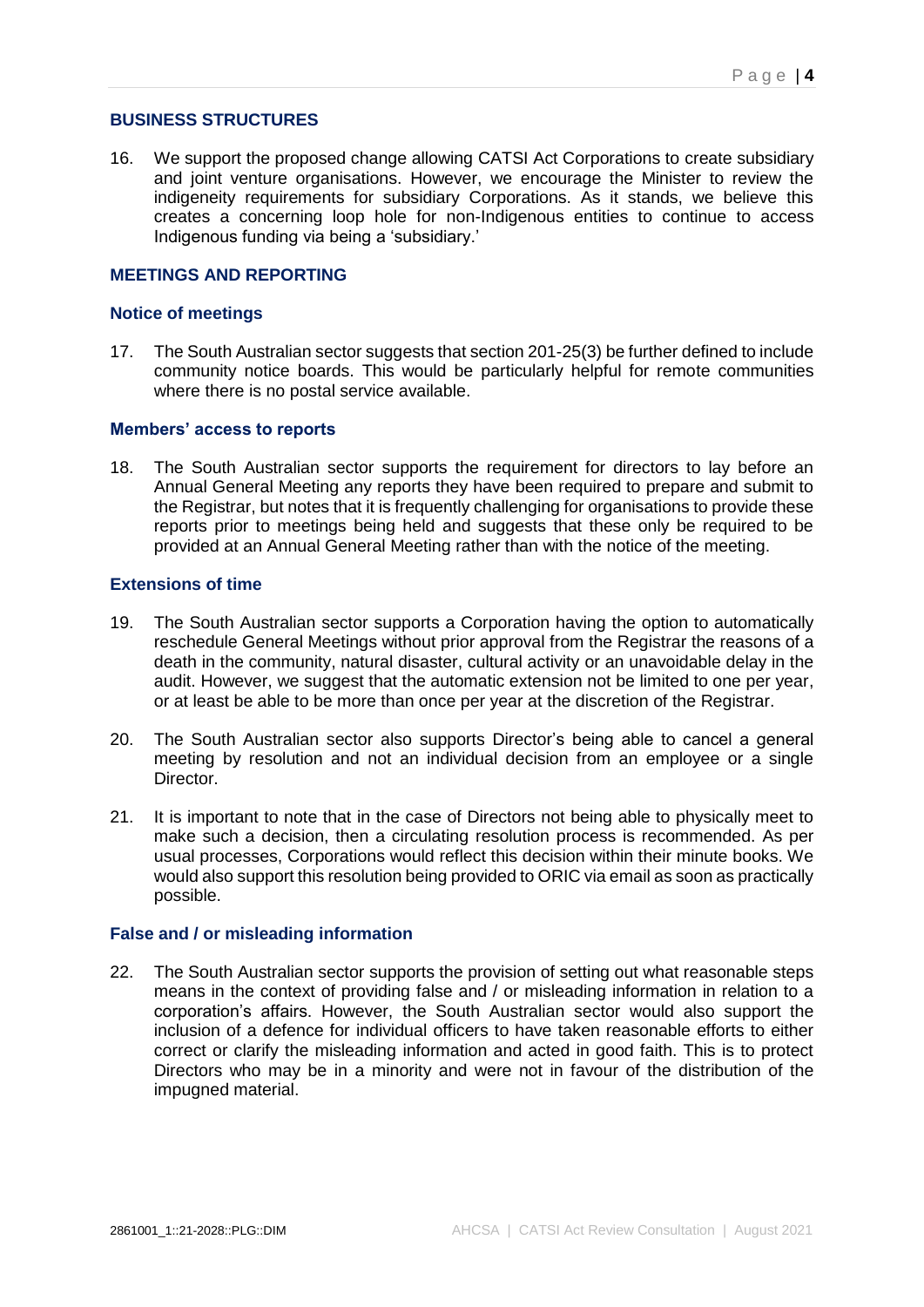## **MEMBERSHIP**

#### **Using alternative contact details for communications**

- 23. The South Australian sector supports the mandated use of using alternative contact details for Members. However, to ensure it's time and cost effective, we suggest that only two alternate contacts should be received for example; a primary address and an email address.
- 24. To reduce the administrative burden on Corporations, it is suggested that all membership details should be managed on the one master register, with alternate contact details redacted from public view on the ORIC website to maintain Members' privacy.

## **Cancellation of membership**

- 25. The South Australian sector welcomes the proposed change to reduce the make the non-contactability period a replaceable rule.
- 26. In addition, further clarity is required between members who are classified under the noncontactable rule and those members who have moved out of the required catchment area as described within the respective Rule Book. We suggest that the Minister considers other avenues of objective evidence, such as the electoral roll to determine if Members still meet eligibility requirements.

## **Membership Applications**

27. In line with appropriate oversight and governance principles, the South Australian sector believes that the rejection or acceptance of a membership application should be able to be reviewed by the membership. The South Australian sector welcomes the provision that allows CATSI corporations (that are not RNTBCs) to include a process for considering membership applications in their rule books that may alter the discretion of directors and/or provide a review mechanism for membership decisions.

#### **Membership and Directorship Suspensions**

- 28. Although not included within the proposed amendments to the CATSI Act, the South Australian sector recommends further consideration of the concept of suspension of Directors or Members in appropriate circumstances (provided safeguards are embedded in a Rule Book).
- 29. If legitimate proof is provided regarding the actions or omissions of a Director or Member that are inconsistent with the law or guiding principles and objectives of the corporation, the Board should be able to suspend the Director or Member with immediate effect. The current provisions only provide for the removal of a Director or Member in the event that misconduct has occurred, and then only by resolution of the Membership.
- 30. Unfortunately, where situations like these arise, the time between discovery of the misconduct and the removal of the Director or Member provides considerable time for the relationship and ongoing management of the organisation to deteriorate.
- 31. Accordingly, the South Australian sector supports a resolution of the Board to suspend a Member or a Director, with immediate effect together with safeguards to ensure that it is possible to reverse or affirm that decision by the membership within a specified period of time.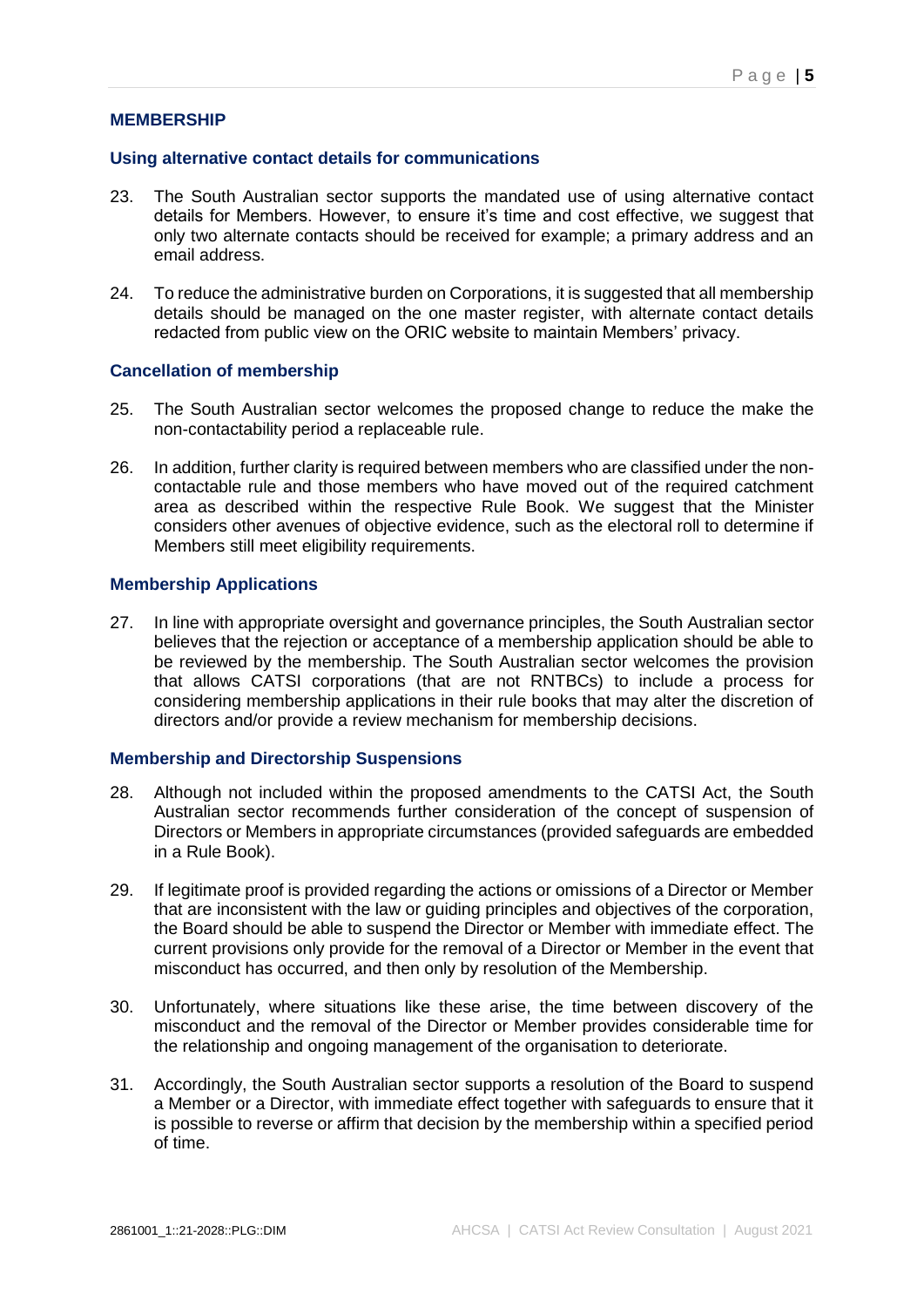32. As an added protection against the pursuance of ulterior motives, the South Australian sector believes a positive obligation on the Board to act reasonably and in accordance to the principles of natural justice in all circumstances surrounding the suspension is required and that the decision to suspend the member or director should be made by 75% of the Board, present and voting, excluding the director in question (if applicable).

#### **Privacy of members**

- 33. The South Australian sector supports the inclusion of the provision of individual members, including former members, having the right to directly request that their personal information be redacted.
- 34. However, we consider it important that this process is made as easy as possible for members. We suggest a two-way process should be implemented. For example, Members should be provided with a range of avenues to have their personal details redacted, such as:
	- a) a tick box section on the Membership application form;
	- b) a public form, available on both ORIC's website and the Corporation's Website (if available);
	- c) by way of email to the Registrar requesting the redaction.
- 35. Whilst the above option does place more responsibility on ORIC to ensure they advise the relevant Corporation of any changes to information, we firmly believe that providing Members the right to do this offers necessary safeguards for both Members and the Corporation as a whole.
- 36. The Corporation should also have a mechanism to redact individual Members personal details on the Member's behalf. The South Australian sector suggests that this be done through a form, developed by ORIC, and signed by the individual member requesting the details be redacted.
- 37. The South Australian sector supports the provision that the Corporation is responsible for managing, requests for redaction including retaining records of requests and withdrawals for a period of 7 years. We note that the regulations may prescribe requirements in relation to requests for information to be redacted and suggested that the Members Register should be kept confidentially with the Corporation's Secretary. The South Australian sector would support the introduction of an offence for the Secretary and/or Corporation if it is proved that confidentiality is breached.
- 38. The South Australian sector also suggests that Corporations continue to update their Members Registers at their Annual General Meeting but as those members sign in, they are taken away from the public to confirm their details still remain the same.

#### **Proper purpose test to inspect or copy membership registers**

39. The South Australian sector accepts the implementation of a proper purpose test in the event that a non-member seeks to either inspect a corporation's register of members or register of former members or request a copy of the register of members or register of former members, but holds concerns that this could be used by Boards to deny access to members who refuse to explain their reasons for access (which may occur due to cultural power imbalances between members and Boards). Accordingly, it is suggested that access for a commercial purpose, or to menace or harass members be the only forms of access prohibited.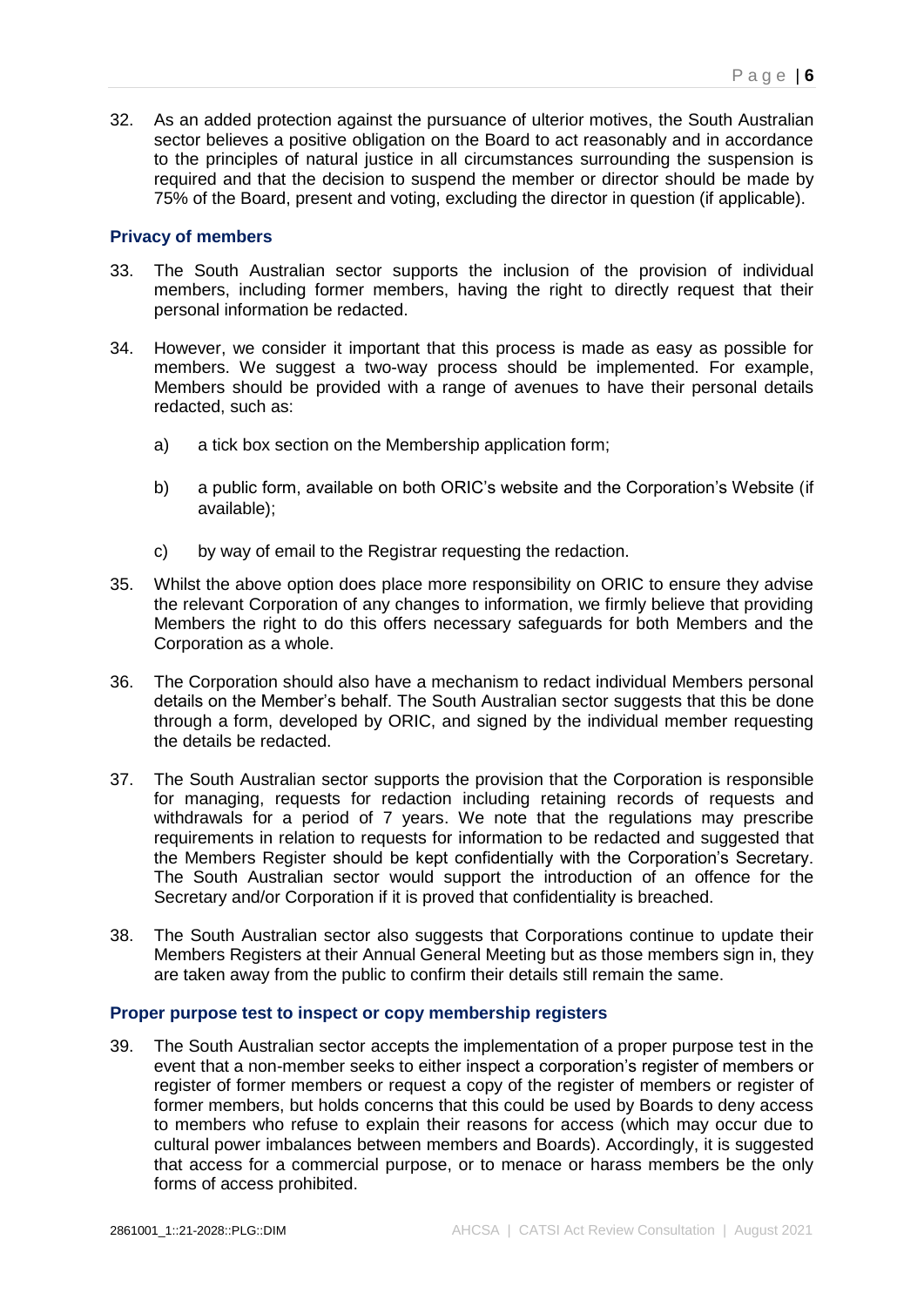40. Additionally, a limit on the frequency of access may also be appropriate to avoid vexatious requests. For example, the same person may not request access more than twice in 12 months.

## **TRANSPARENCY OF SENIOR EXECUTIVES**

## **Information regarding CEO and CFO function**

- 41. The South Australian sector welcome the changes to various provisions to include the concept of CFO and CEO and other officer roles. However, we would suggest that this should also take into account circumstances where a CATSI Act Corporation has outsourced the function of a role, such as CFO, and be clear about whether or not a person who is responsible for overseeing outsourced financial management (as opposed to performing that role) is considered to be a CFO or not.
- 42. In addition, we ask that clarity be provided in circumstances where no separate CFO is employed (such as where a CEO undertakes finance duties).
- 43. The South Australian sector consider that the proposed Amendment Bill needs to specify exactly what personal details of a person performing a CEO or CFO function will be required by the Registrar. We also query what happens with the personal details once they have been submitted. Further, whether this requirement is across all sizes of organisation should also be specified to avoid confusion.

#### **Remuneration**

- 44. The South Australian sector does not support the inclusion of a rule which may allow the regulations to require the remuneration report of medium and large Corporations to publicly report on the remuneration details of the "key management personnel" which includes the Chief Executive Officer and Senior Executive staff via its Annual Report.
- 45. Like the proposed rule regarding the reporting of Senior Executive work history, this area of discussion is not only contentious, but in our opinion, is completely inappropriate. Whilst the South Australian sector recognises that publicly listed companies provide this information as a matter of course, to equate a Medium or Large CATSI Act Corporation to a publicly listed company is an unfair comparison.
- 46. The CATSI Act was introduced to take the needs and circumstances of Aboriginal and Torres Strait Islander people into consideration. It is noted that under the Corporations Act, for Proprietary Limited companies there is no requirement for remuneration of senior executives to be publicly shared with Members. In light of this, it is unclear why this rule should be proposed for CATSI Act corporations, which would further the (unjustified) argument of implied misappropriation of money only within Aboriginal and/or Torres Strait Islander organisations.
- 47. The introduction of such reporting rules may also cause unintended consequences such as driving talented individuals away from the South Australian sector.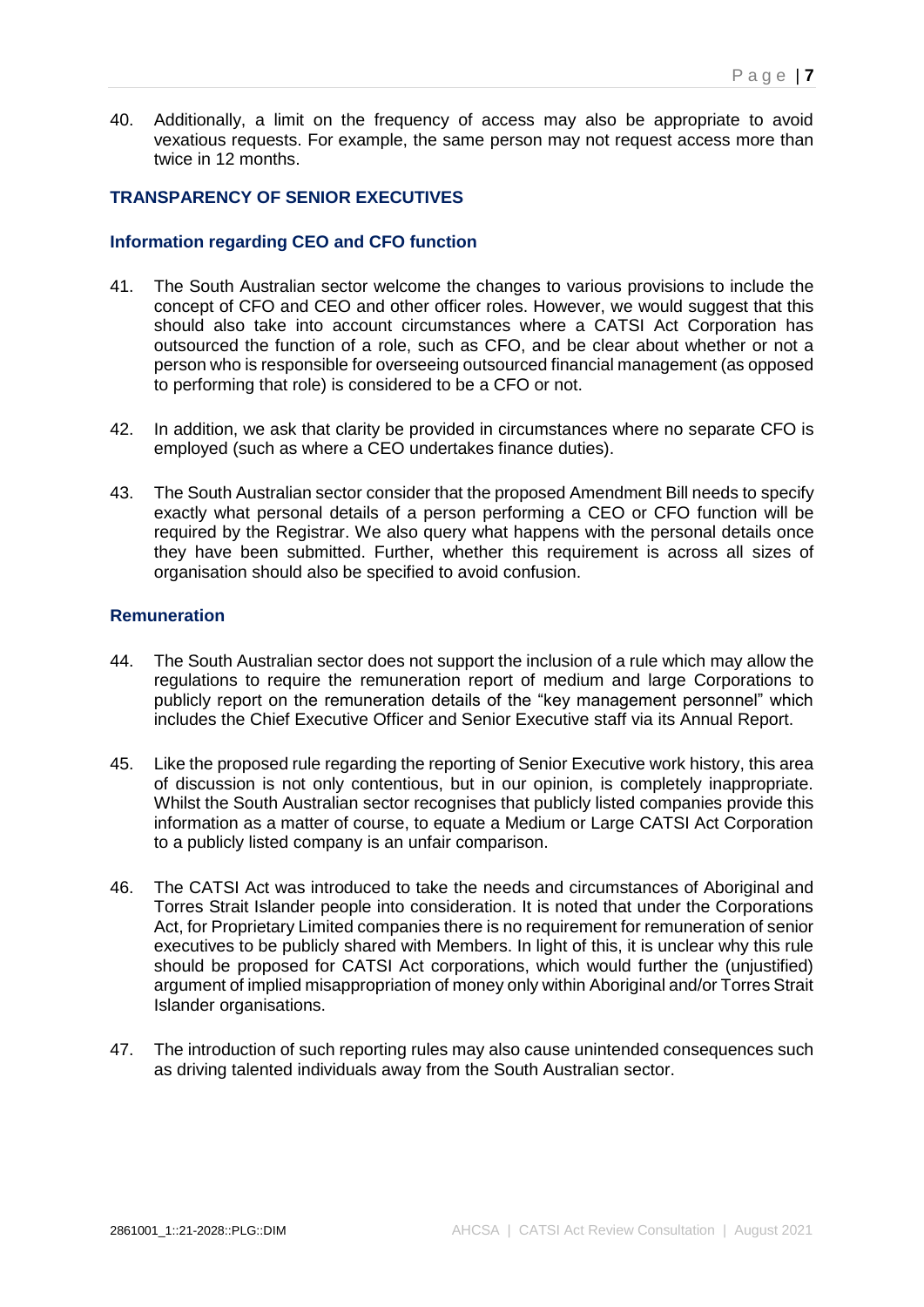48. The South Australian sector suggests instead, the remuneration of Chief Executives (or similar) should be disclosed to the Registrar on a confidential basis. This would allow a provision for the Registrar to collate Executive position remuneration, aggregate this data to create benchmarks and therefore provide guidance to the boards of Corporations on State, Territory and/or national pay rates. In addition, members of CATSI Act Corporations could be advised whether their key management personnel are receiving remuneration which is below, within or above the average band of remuneration for an organisation of their size and type.

## **THRESHOLDS FOR RELATED PARTY FINANCIAL BENEFITS**

## **Approval for related party financial benefits**

- 49. Whilst the South Australian sector appreciate the provision that member approval is not needed to give financial benefit to a related party if the amount or value is less than or equal to an amount prescribed under the regulation, we strongly recommend that such decisions should be decided by the Members.
- 50. This is because an amount that is prescribed under the regulations is a one-size-fits all approach which may lead to difficulty in certain circumstances. Whilst a maximum threshold could be prescribed by regulations, Corporations should have the option to lower the threshold above which approval is required.
- 51. We suggest that matters concerning related party financial benefits should be decided at the Annual General Meeting whereby the membership pass a resolution agreeing to the dollar figure they believe appropriate for their organisation.
- 52. Furthermore, additional clarity is required with respect to whether or not non-pecuniary benefits (such as access to services or ability to undertake training and work placements) would constitute a related party benefit.
- 53. The current exception in the Act for reimbursement of 'expenses' is undefined. This means that, for example, a volunteer director who attends a meeting in their official capacity and has to take annual leave from their employment would not be entitled to compensation for their foregone leave, as it does not constitute an 'expense' under a strict interpretation of the word.
- 54. Additionally, due to the close familial connections between individuals within communities, it should be expressed as to what level of abstraction the regime will capture (including de facto relationships).

## **SPECIAL ADMINISTRATIONS**

#### **Extending the grounds**

- 55. Given the extension of the grounds in which a Special Administrator can be appointed, the distinction between Special Administration and Voluntary Administration is now unclear. We suggest that the Minister, through this review process, replace the existing ability for organisations to access Voluntary Administration; or provide clarity on the difference between the two and why it remains necessary to include the ability to access Voluntary Administration within the Act.
- 56. We would also support additional powers to be afforded to the Registrar short of Special Administration which would allow for precise, targeted relief for Corporations, to be exercised only in circumstances in which either the Board or Membership has requested them to be exercised, or where ORIC holds a reasonable belief that doing so is in the best interest of the Membership.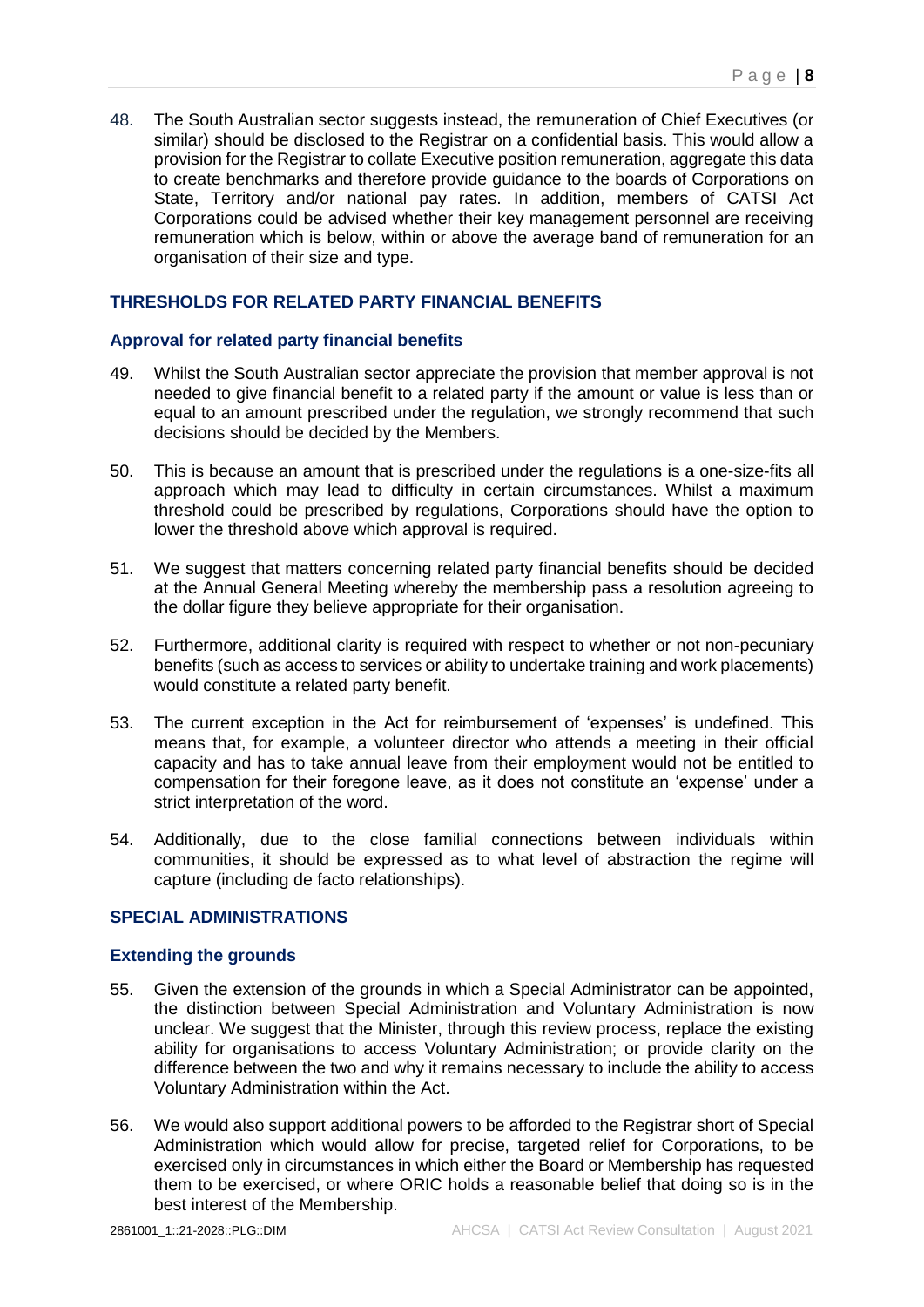- 57. In addition to this, though possibly outside the scope of this review, we believe that ORIC should empower (and ideally fund) sector based organisations (such as State and Territory peak bodies) to provide mentoring, facilitation, mediation and support in circumstances of conflict or concern as an alternative to Special Administration, at least as an initial option to be considered before more severe action is taken.
- 58. In appropriate circumstances, we would support the Registrar's power to require enforceable undertakings and the implementation of remediation plans, provided that such undertakings or plans were developed in consultation with the Corporation.
- 59. The proposed Amendment Bill refers to a 'serious irregularity' in a Corporation's financial affairs, limiting the scope of the grounds for appointing a special administrator. While the South Australian sector supports the inclusion, it believes that the definition of 'serious irregularity' needs to be fleshed out so there is at least a baseline standard that Corporations can refer to of what constitutes irregular and what is serious. There also needs to be a link to the whistleblowing provisions.
- 60. The South Australian sector expresses concern in relation to timeframes for taking action in relation to serious financial irregularity. The South Australian sector supports the inclusion of timeframes on the Registrar to intervene if evidence sufficient to found a reasonable suspicion of serious irregularities is provided before action is taken (with appropriate natural justice mechanisms afforded to the relevant Corporation).

## **VOLUNTARY DEREGISTRATION**

61. The South Australian sector agrees with the new proposed process for voluntary deregistration's.

## **COMPLIANCE POWERS**

- 62. There is general agreement that the implementation compliance powers modelling on ASIC's powers should be introduced, however, it is imperative that sufficient time and educational resources are provided by ORIC in relation to the additional requirements. Furthermore, we encourage the Registrar to consider implementing a two-strike rule. In practical terms, Corporations should be provided with one written warning for each different offence prior to any fines being imposed. For example, 'Organisation A' submits their General report past its due date without seeking approval from the Registrar. In this case, the Registrar would write to 'Organisation A' advising them about the offence, clearly document the requirement as per legislation, and provide a warning. Should 'Organisation A' submit their General Report late for the second time the following year, this is when the Registrar may consider imposing a fine. With this in mind, it is the role of ORIC to be working with organisations to ensure appropriate governance practices are in place to prevent breaches and deviations from compliance.
- 63. Additionally, the South Australian sector suggests amendments to limit and cap the damages available as a result of the breach of CATSI Act. Other legislative schemes such as the *Fair Work Act* and the *Civil Liability Act* impose limitations on the amount of damages that can be awarded for a breach of that legislation as a mechanism to support legitimate commercial interests and encourage the resolution of disputes outside the Court system.